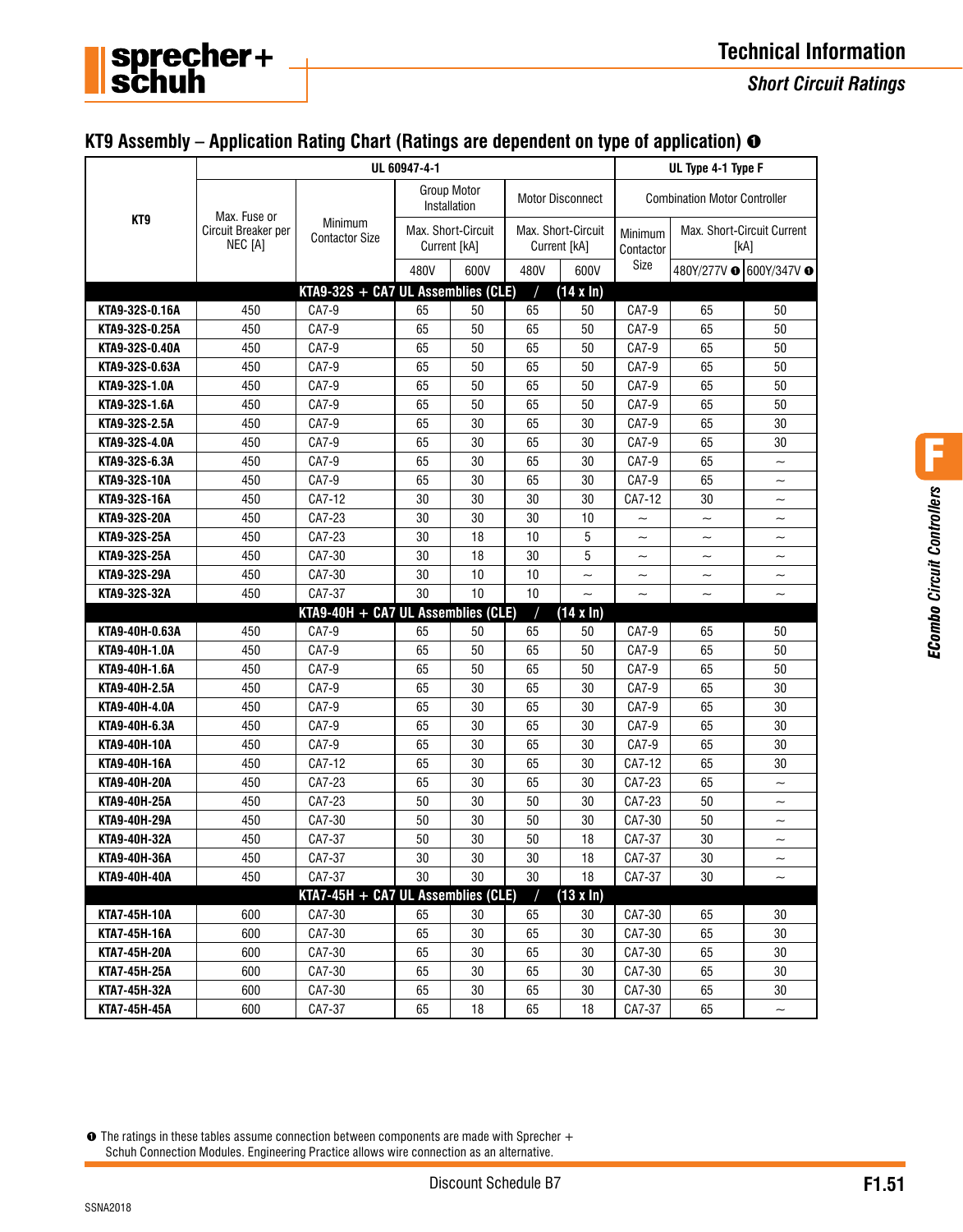

## **Technical Information**

*Short Circuit Ratings*

#### **UL 60947 Application Ratings, MPCBs' with Series CA8 Contactors**

|                     |                                                       |                                  | UL Type 4-1 Type F                |    |                                      |      |                                     |                                        |                        |
|---------------------|-------------------------------------------------------|----------------------------------|-----------------------------------|----|--------------------------------------|------|-------------------------------------|----------------------------------------|------------------------|
| KT9                 | Max. Fuse or<br><b>Circuit Breaker</b><br>per NEC [A] | Minimum<br><b>Contactor Size</b> | <b>Group Motor Installation</b>   |    | <b>Motor Disconnect</b>              |      | <b>Combination Motor Controller</b> |                                        |                        |
|                     |                                                       |                                  | Max. Short-Circuit Current [ kA ] |    | Max. Short-Circuit<br>Current [ kA ] |      | <b>Minimum</b><br><b>Contactor</b>  | <b>Max. Short-Circuit Current [kA]</b> |                        |
|                     |                                                       |                                  | 480V<br>600V                      |    | 480V                                 | 600V | <b>Size</b>                         | 480Y/277V <b>O</b>                     | 600Y/347V <sup>O</sup> |
|                     |                                                       |                                  | $KTA9-32S + CAB UL Assemblies$    |    | (CLE) / (14 x ln)                    |      |                                     |                                        |                        |
| KTA9-32S-0.16A      | 450                                                   | CA8-09                           | 65                                | 47 | 65                                   | 50   | CA8-09                              | 65                                     | 30                     |
| KTA9-32S-0.25A      | 450                                                   | CA8-09                           | 65                                | 47 | 65                                   | 50   | CA8-09                              | 65                                     | 30                     |
| KTA9-32S-0.40A      | 450                                                   | CA8-09                           | 65                                | 47 | 65                                   | 50   | CA8-09                              | 65                                     | 30                     |
| KTA9-32S-0.63A      | 450                                                   | CA8-09                           | 65                                | 47 | 65                                   | 50   | CA8-09                              | 65                                     | 30                     |
| KTA9-32S-1.0A       | 450                                                   | CA8-09                           | 65                                | 47 | 65                                   | 50   | CA8-09                              | 65                                     | 30                     |
| KTA9-32S-1.6A       | 450                                                   | CA8-09                           | 65                                | 47 | 65                                   | 50   | CA8-09                              | 65                                     | 30                     |
| KTA9-32S-2.5A       | 450                                                   | CA8-09                           | 65                                | 47 | 65                                   | 30   | CA8-09                              | 65                                     | 30                     |
| KTA9-32S-4.0A       | 450                                                   | CA8-09                           | 65                                | 30 | 65                                   | 30   | CA8-09                              | 65                                     | 30                     |
| KTA9-32S-6.3A       | 450                                                   | CA8-09                           | 65                                | 30 | 65                                   | 30   | CA8-09                              | 65                                     | 50                     |
| <b>KTA9-32S-10A</b> | 450                                                   | CA8-09                           | 65                                | 30 | 65                                   | 30   | CA8-09                              | 65                                     | 50                     |
| KTA9-32S-16A        | 450                                                   | CA8-12                           | 30                                | 30 | 30                                   | 30   | CA8-12                              | 65                                     | 50                     |
|                     |                                                       |                                  | $KTA9-40H + CAB UL Assemblies$    |    | $(CLE) / (14 \times In)$             |      |                                     |                                        |                        |
| KTA9-40H-0.63A      | 450                                                   | CA8-09                           | 65                                | 50 | 65                                   | 50   | $\widetilde{\phantom{m}}$           | 65                                     | 30                     |
| KTA9-40H-1.0A       | 450                                                   | CA8-09                           | 65                                | 50 | 65                                   | 50   | $\tilde{\phantom{a}}$               | 65                                     | 30                     |
| KTA9-40H-1.6A       | 450                                                   | CA8-09                           | 65                                | 50 | 65                                   | 50   | $\widetilde{\phantom{m}}$           | 65                                     | 30                     |
| KTA9-40H-2.5A       | 450                                                   | CA8-09                           | 65                                | 30 | 65                                   | 30   | $\widetilde{\phantom{m}}$           | 65                                     | 30                     |
| KTA9-40H-4.0A       | 450                                                   | CA8-09                           | 65                                | 30 | 65                                   | 30   | $\tilde{\phantom{a}}$               | 65                                     | 30                     |
| KTA9-40H-6.3A       | 450                                                   | CA8-09                           | 65                                | 30 | 65                                   | 30   | $\widetilde{\phantom{m}}$           | 65                                     | 50                     |
| <b>KTA9-40H-10A</b> | 450                                                   | CA8-09                           | 65                                | 30 | 65                                   | 30   | $\widetilde{\phantom{m}}$           | 65                                     | 50                     |
| <b>KTA9-40H-16A</b> | 450                                                   | CA8-12                           | 65                                | 30 | 65                                   | 30   | $\widetilde{\phantom{m}}$           | 65                                     | 50                     |

### **UL 60947 Application Ratings, MPCBs' with Series CA7 Contactors**

|                     | UL 60947-4-1                                          |                                  |                                      |               |                                   |      |  |  |  |
|---------------------|-------------------------------------------------------|----------------------------------|--------------------------------------|---------------|-----------------------------------|------|--|--|--|
| KT9                 | Max. Fuse or                                          | Minimum<br><b>Contactor Size</b> | <b>Group Motor Installation</b>      |               | <b>Motor Disconnect</b>           |      |  |  |  |
|                     | <b>Circuit Breaker</b><br>per NEC [A]                 |                                  | Max. Short-Circuit Current [ kA ]    |               | Max. Short-Circuit Current [ kA ] |      |  |  |  |
|                     |                                                       |                                  | 480V                                 | 600V          | 480V                              | 600V |  |  |  |
|                     |                                                       |                                  | $KTB9-40H + CA7 UL Assemblies (CLE)$ | $/$ (14 x ln) |                                   |      |  |  |  |
| KTB9-40H-0.16A      | 450                                                   | CA7-9                            | 65                                   | 50            | 65                                | 50   |  |  |  |
| KTB9-40H-0.25A      | 450                                                   | CA7-9                            | 65                                   | 50            | 65                                | 50   |  |  |  |
| KTB9-40H-0.40A      | 450                                                   | CA7-9                            | 65                                   | 50            | 65                                | 50   |  |  |  |
| KTB9-40H-0.63A      | 450                                                   | CA7-9                            | 65                                   | 50            | 65                                | 50   |  |  |  |
| KTB9-40H-1.0A       | 450                                                   | CA7-9                            | 65                                   | 50            | 65                                | 50   |  |  |  |
| KTB9-40H-1.6A       | 450                                                   | CA7-9                            | 65                                   | 50            | 65                                | 50   |  |  |  |
| KTB9-40H-2.5A       | 450                                                   | CA7-9                            | 65                                   | 30            | 65                                | 30   |  |  |  |
| KTB9-40H-4.0A       | 450                                                   | CA7-9                            | 65                                   | 30            | 65                                | 30   |  |  |  |
| KTB9-40H-6.3A       | 450                                                   | CA7-9                            | 65                                   | 30            | 65                                | 30   |  |  |  |
| <b>KTB9-40H-10A</b> | 450                                                   | CA7-9                            | 65                                   | 30            | 65                                | 30   |  |  |  |
| KTB9-40H-16A        | 450                                                   | CA7-12                           | 65                                   | 30            | 65                                | 30   |  |  |  |
| KTB9-40H-20A        | 450                                                   | CA7-23                           | 65                                   | 30            | 65                                | 30   |  |  |  |
| KTB9-40H-25A        | 450                                                   | CA7-23                           | 50                                   | 30            | 50                                | 30   |  |  |  |
| KTB9-40H-29A        | 450                                                   | CA7-30                           | 50                                   | 30            | 50                                | 30   |  |  |  |
| KTB9-40H-32A        | 450                                                   | CA7-37                           | 50                                   | 30            | 30                                | 18   |  |  |  |
| KTB9-40H-36A        | 450                                                   | CA7-37                           | 30                                   | 30            | 30                                | 18   |  |  |  |
| <b>KTB9-40H-40A</b> | 450                                                   | CA7-37                           | 30                                   | 30            | 30                                | 18   |  |  |  |
|                     | $/$ (14 x ln)<br>$KTB7-45H + CAY$ UL Assemblies (CLE) |                                  |                                      |               |                                   |      |  |  |  |
| <b>KTB7-45H-25A</b> | 600                                                   | CA7-23                           | 65                                   | 30            | 65                                | 30   |  |  |  |
| <b>KTB7-45H-32A</b> | 600                                                   | CA7-30                           | 65                                   | 30            | 65                                | 30   |  |  |  |
| KTB7-45H-45A        | 600                                                   | CA7-37                           | 65                                   | 18            | 65                                | 18   |  |  |  |

➊ The ratings in these tables assume connection between components are made with Sprecher + Schuh Connection Modules. Engineering Practice allows wire connection as an alternative.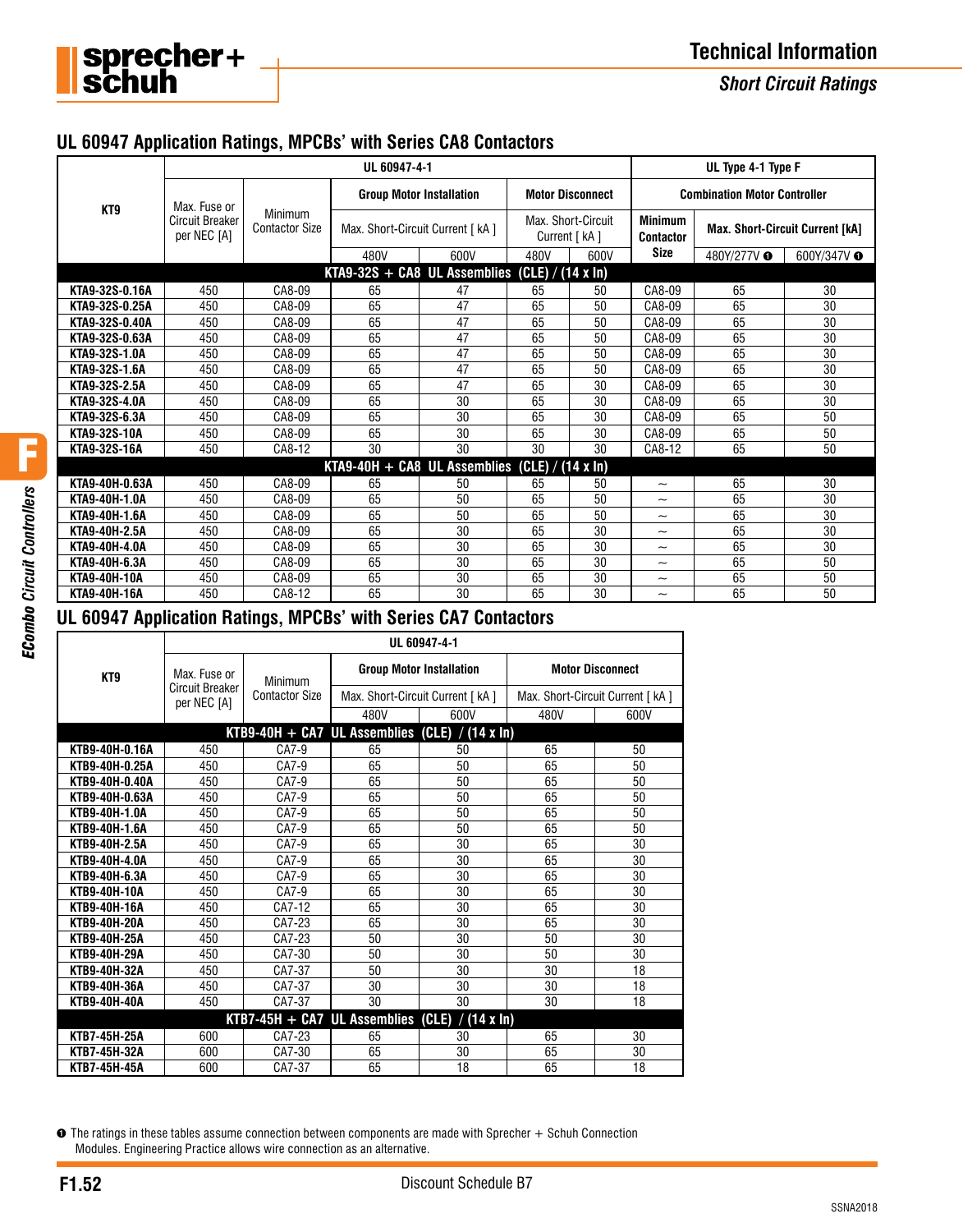

## **Technical Information**

*Short Circuit Ratings*

### **Type 2 Coordination Ratings, MPCBs' with Series CA7 Contactors**

| Cat. No.                                                  |                                                                                            |                           | 400V                                                |                                                     |                                                     | 480V                                    | 600V                                                |                                         |  |
|-----------------------------------------------------------|--------------------------------------------------------------------------------------------|---------------------------|-----------------------------------------------------|-----------------------------------------------------|-----------------------------------------------------|-----------------------------------------|-----------------------------------------------------|-----------------------------------------|--|
| <b>Standard Motor</b><br><b>Protection</b>                | <b>High Inrush Motor</b><br><b>Motor Circuit</b><br><b>Protection</b><br><b>Protection</b> |                           | Max.<br><b>Short-Circuit</b><br><b>Current [kA]</b> | Max.<br><b>Short-Circuit</b><br><b>Current [kA]</b> | Max.<br><b>Short-Circuit</b><br><b>Current [kA]</b> | <b>Minimum</b><br><b>Contactor Size</b> | Max.<br><b>Short-Circuit</b><br><b>Current [kA]</b> | <b>Minimum</b><br><b>Contactor Size</b> |  |
|                                                           |                                                                                            |                           | $KTA9-32S + CA7 UL Assemblies (CLE)$                |                                                     | $(14 \times ln)$                                    |                                         |                                                     |                                         |  |
| KTA9-32S-0.16A                                            | $\sim$                                                                                     | $\sim$                    | 100                                                 | CA7-9                                               | $\sim$                                              |                                         | $\overline{\phantom{0}}$                            | $\tilde{\phantom{a}}$                   |  |
| KTA9-32S-0.25A                                            | $\widetilde{\phantom{m}}$                                                                  | $\sim$                    | 100                                                 | CA7-9                                               | $\tilde{\phantom{a}}$                               | $\tilde{\phantom{a}}$                   | $\tilde{\phantom{a}}$                               | $\tilde{}$                              |  |
| KTA9-32S-0.40A                                            | $\tilde{\phantom{a}}$                                                                      | $\tilde{\phantom{a}}$     | 100                                                 | CA7-9                                               | $\tilde{\phantom{a}}$                               | $\tilde{\phantom{0}}$                   | $\tilde{\phantom{a}}$                               | $\tilde{\phantom{a}}$                   |  |
| KTA9-32S-0.63A                                            | $\tilde{\phantom{a}}$                                                                      | $\tilde{\phantom{a}}$     | 100                                                 | CA7-9                                               | $\widetilde{\phantom{m}}$                           | $\sim$                                  | $\tilde{}$                                          | $\tilde{\phantom{0}}$                   |  |
| KTA9-32S-1.0A                                             | $\overline{\phantom{0}}$                                                                   | $\tilde{\phantom{0}}$     | 100                                                 | CA7-9                                               | $\tilde{\phantom{a}}$                               | $\overline{\phantom{0}}$                | $\sim$                                              | $\overline{\phantom{0}}$                |  |
| KTA9-32S-1.6A                                             | $\tilde{\phantom{a}}$                                                                      | $\tilde{}$                | 100                                                 | CA7-9                                               | $\tilde{}$                                          | $\tilde{}$                              | $\overline{\phantom{0}}$                            | $\tilde{\phantom{a}}$                   |  |
| KTA9-32S-2.5A                                             | $\tilde{\phantom{a}}$                                                                      | $\widetilde{\phantom{m}}$ | 65                                                  | CA7-23                                              | $\tilde{\phantom{a}}$                               | $\tilde{\phantom{a}}$                   | $\tilde{\phantom{a}}$                               | $\tilde{\phantom{a}}$                   |  |
| KTA9-32S-4.0A                                             | $\overline{\phantom{0}}$                                                                   | $\sim$                    | 65                                                  | CA7-23                                              | $\tilde{\phantom{a}}$                               | $\tilde{\phantom{a}}$                   | $\tilde{\phantom{a}}$                               | $\tilde{\phantom{a}}$                   |  |
| KTA9-32S-6.3A                                             | $\tilde{\phantom{0}}$                                                                      | $\tilde{\phantom{0}}$     | 65                                                  | CA7-23                                              | $\sim$                                              | $\sim$                                  | $\sim$                                              | $\tilde{\phantom{0}}$                   |  |
| <b>KTA9-32S-10A</b>                                       | $\tilde{\phantom{0}}$                                                                      | $\sim$                    | 65                                                  | CA7-23                                              | $\widetilde{\phantom{m}}$                           | $\tilde{\phantom{a}}$                   | $\sim$                                              | $\tilde{\phantom{a}}$                   |  |
| KTA9-32S-16A                                              | $\widetilde{\phantom{m}}$                                                                  | $\widetilde{\phantom{m}}$ | 50                                                  | CA7-30                                              | $\widetilde{\phantom{m}}$                           | $\widetilde{\phantom{m}}$               | $\tilde{\phantom{a}}$                               | $\tilde{\phantom{a}}$                   |  |
| KTA9-32S-20A                                              | $\tilde{\phantom{a}}$                                                                      | $\tilde{\phantom{a}}$     | 50                                                  | CA7-30                                              | $\widetilde{\phantom{m}}$                           | $\tilde{}$                              | $\tilde{}$                                          | $\tilde{\phantom{a}}$                   |  |
| KTA9-32S-25A                                              | $\widetilde{\phantom{m}}$                                                                  | $\tilde{\phantom{a}}$     | 15                                                  | CA7-30                                              | $\widetilde{\phantom{m}}$                           | $\tilde{\phantom{a}}$                   | $\tilde{}$                                          | $\tilde{\phantom{a}}$                   |  |
| KTA9-32S-29A                                              | $\tilde{\phantom{a}}$                                                                      | $\sim$                    | 15                                                  | CA7-30                                              | $\widetilde{\phantom{m}}$                           | $\tilde{\phantom{a}}$                   | $\tilde{}$                                          | $\tilde{}$                              |  |
| KTA9-32S-32A                                              | $\sim$                                                                                     |                           | 15                                                  | CA7-30                                              | $\sim$                                              | $\sim$                                  | $\sim$                                              | $\sim$                                  |  |
|                                                           | $KT$ 9-40H + CA7 UL Assemblies (CLE)<br>$(14 \times \ln)$                                  |                           |                                                     |                                                     |                                                     |                                         |                                                     |                                         |  |
| KTA9-40H-0.63A                                            |                                                                                            |                           | 100                                                 | CA7-9                                               | $\tilde{\phantom{a}}$                               | $\tilde{\phantom{a}}$                   | $\tilde{\phantom{a}}$                               | $\tilde{\phantom{a}}$                   |  |
| KTA9-40H-1.0A                                             | KTC9-40H-0.63A                                                                             | KTB9-40H-1.0A             | 100                                                 | CA7-9                                               | $\sim$                                              | $\sim$                                  | $\sim$                                              | $\sim$                                  |  |
| KTA9-40H-1.6A                                             | KTC9-40H-1.0A                                                                              | KTB9-40H-1.6A             | 100                                                 | CA7-9                                               | $\tilde{\phantom{a}}$                               | $\tilde{}$                              | $\sim$                                              | $\tilde{\phantom{a}}$                   |  |
| KTA9-40H-2.5A                                             | KTC9-40H-1.6A                                                                              | KTB9-40H-2.5A             | 100                                                 | CA7-9                                               | $\sim$                                              | $\sim$                                  | $\sim$                                              | $\tilde{\phantom{a}}$                   |  |
| KTA9-40H-4.0A                                             | KTC9-40H-2.5A                                                                              | KTB9-40H-4.0A             | 65                                                  | CA7-9                                               | $\overline{\phantom{0}}$                            | $\overline{\phantom{0}}$                | $\sim$                                              | $\tilde{}$                              |  |
| KTA9-40H-6.3A                                             | KTC9-40H-4.0A                                                                              | KTB9-40H-6.3A             | 65                                                  | CA7-9                                               | $\sim$                                              | $\sim$                                  | $\sim$                                              | $\overline{\phantom{0}}$                |  |
| KTA9-40H-10A                                              | KTC9-40H-6.3A                                                                              | KTB9-40H-10A              | 65                                                  | CA7-9                                               | $\tilde{\phantom{a}}$                               | $\sim$                                  | $\tilde{\phantom{a}}$                               | $\tilde{\phantom{0}}$                   |  |
| KTA9-40H-16A                                              | KTC9-40H-10A                                                                               | KTB9-40H-16A              | 65                                                  | CA7-23                                              | $\widetilde{\phantom{m}}$                           | $\sim$                                  | $\sim$                                              | $\tilde{}$                              |  |
| KTA9-40H-20A                                              | KTC9-40H-16A                                                                               | KTB9-40H-20A              | 65                                                  | CA7-23                                              | $\tilde{\phantom{a}}$                               | $\sim$                                  | $\sim$                                              | $\tilde{\phantom{a}}$                   |  |
| KTA9-40H-25A                                              | KTC9-40H-20A                                                                               | KTB9-40H-25A              | 50                                                  | CA7-23                                              | $\tilde{\phantom{a}}$                               | $\tilde{\phantom{a}}$                   | $\sim$                                              | $\tilde{\phantom{a}}$                   |  |
| KTA9-40H-29A                                              | KTC9-40H-25A                                                                               | KTB9-40H-29A              | 65                                                  | CA7-30                                              | $\widetilde{\phantom{m}}$                           | $\widetilde{\phantom{m}}$               | $\widetilde{\phantom{m}}$                           | $\widetilde{\phantom{m}}$               |  |
| KTA9-40H-32A                                              | KTC9-40H-29A                                                                               | KTB9-40H-32A              | 65                                                  | CA7-30/37                                           | $\tilde{\phantom{a}}$                               | $\tilde{\phantom{a}}$                   | $\tilde{\phantom{a}}$                               | $\tilde{\phantom{a}}$                   |  |
| KTA9-40H-36A                                              | KTC9-40H-32A                                                                               | $\sim$                    | 65                                                  | CA7-30/37                                           | $\widetilde{\phantom{m}}$                           | $\tilde{\phantom{a}}$                   | $\widetilde{\phantom{m}}$                           | $\tilde{\phantom{0}}$                   |  |
| <b>KTA9-40H-40A</b>                                       | KTC9-40H-36A                                                                               | KTB9-40H-40A              | 65                                                  | CA7-30/37                                           |                                                     |                                         |                                                     |                                         |  |
| $KT$ 7-45H + CA7 UL Assemblies (CLE)<br>$(13 \times \ln)$ |                                                                                            |                           |                                                     |                                                     |                                                     |                                         |                                                     |                                         |  |
| KTA7-45H-10A                                              | $\tilde{\phantom{a}}$                                                                      | $\tilde{}$                | 100                                                 | CA7-9                                               | 65                                                  | CA7-9                                   | 30                                                  | CA7-30                                  |  |
| KTA7-45H-16A                                              | $\tilde{\phantom{a}}$                                                                      | $\tilde{\phantom{a}}$     | 100                                                 | CA7-12                                              | 65                                                  | CA7-12                                  | 30                                                  | CA7-30                                  |  |
| <b>KTA7-45H-20A</b>                                       | $\tilde{\phantom{a}}$                                                                      | $\sim$                    | 100                                                 | CA7-23                                              | 65                                                  | CA7-23                                  | 30                                                  | CA7-30                                  |  |
| <b>KTA7-45H-25A</b>                                       | $\sim$                                                                                     | KTB7-45H-25A              | 100                                                 | CA7-30                                              | 65                                                  | CA7-30                                  | 30                                                  | CA7-30                                  |  |
| <b>KTA7-45H-32A</b>                                       | KTC7-45H-25A                                                                               | KTB7-45H-32A              | 100                                                 | CA7-30                                              | 65                                                  | CA7-30                                  | 30                                                  | CA7-30                                  |  |
| <b>KTA7-45H-45A</b>                                       | KTC7-45H-32A                                                                               | KTB7-45H-45A              | 100                                                 | CA7-37                                              | 65                                                  | CA7-37                                  | 30                                                  | CA7-37                                  |  |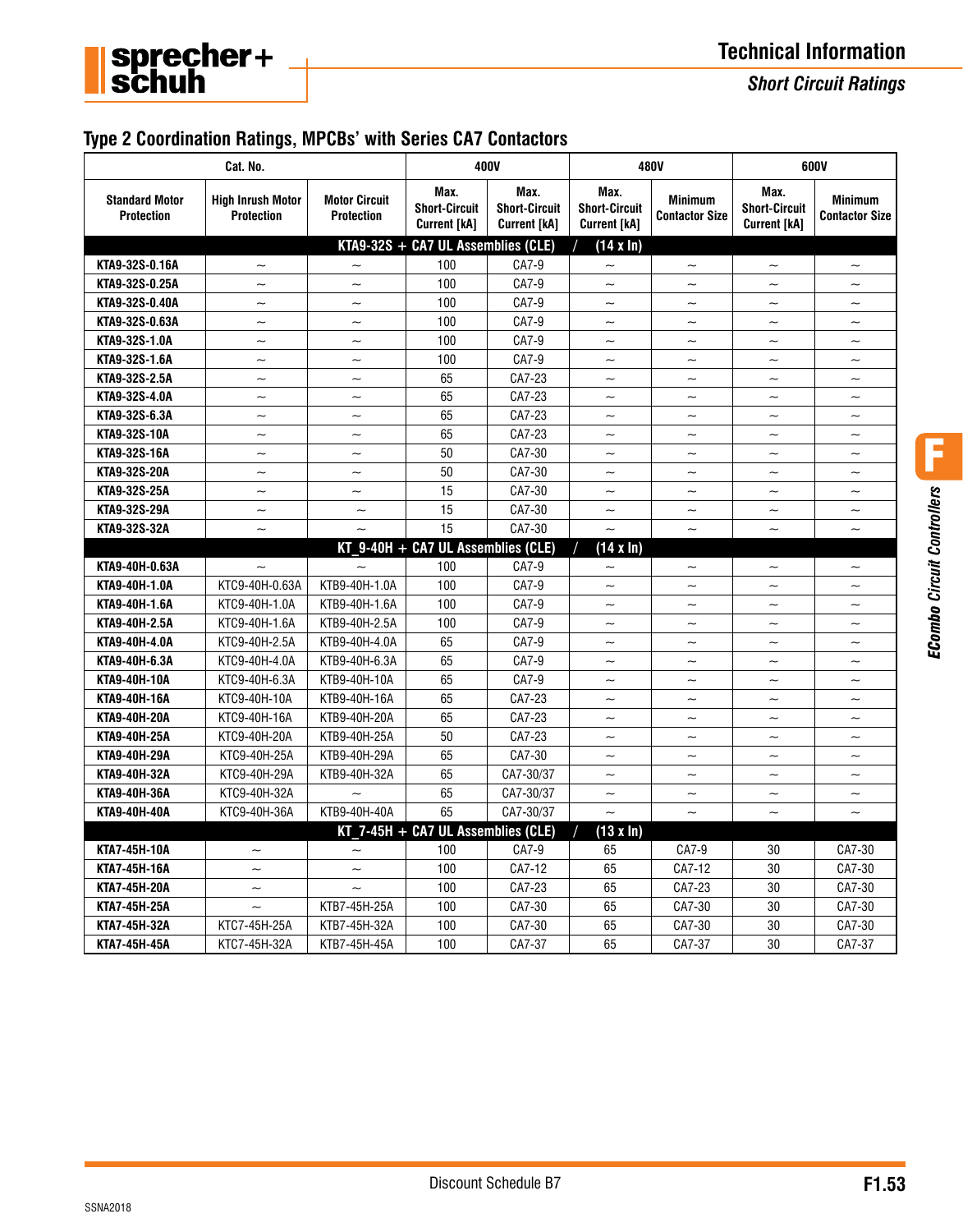

# **Wiring Diagrams**

*Series CLT7*

#### **2-Component ECombo Starters**